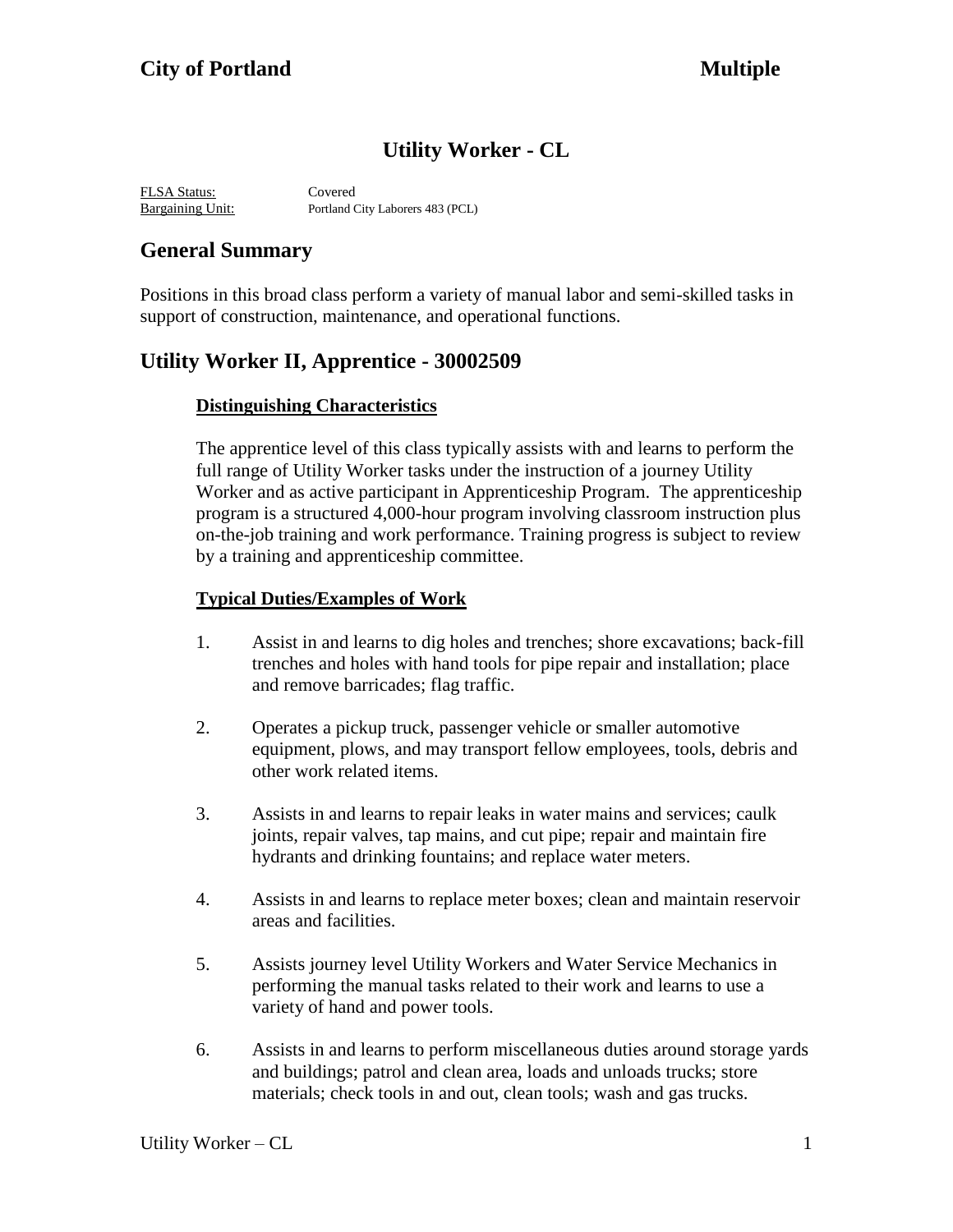- 7. Reads work orders; assists in and learns to obtain needed supplies, complete forms and write simple reports on work, time and materials used.
- 8. Performs related duties as assigned.

### **Required Knowledge, Skills And Abilities:**

Ability to: lift up to 70 pounds, in and out of service truck bed; carry up to 50 pounds from service truck to excavation site; drags heavy materials from service truck to excavation site; work for long periods of time in confined space; drive a standard stick shift truck; stand for long periods of time; squat or kneel during the performance of job tasks; work in a variety of weather conditions; climb in and out of service truck bed and 5-foot deep holes multiple times during a day; ascend and descend a ladder; understand and follow oral and simple written instructions; establish and maintain effective working relationships as necessitated by work assignments; learn and apply safe work practices; write legibly and fill out simple forms with training; perform simple math calculations (addition, subtraction, multiplication and division).

Some skill in: using common hand tools and simpler power tools applicable to the work.

### **Special Requirements:**

Valid State drivers license **OR** are able to obtain one within six months **OR** have a valid State driver's permit with an acceptable driving record.

## **Classification History:**

Adopted: 7-1-17:

Class created as a result of DCTU/PCL Union split. This class is composed of the following class: Utility Worker, Apprentice – 30000075

## **Utility Worker I - CL - 30002489**

### **Distinguishing Characteristics**

The Utility Worker I is distinguished from the Maintenance Worker by its responsibility for performing unskilled and limited semi-skilled work and routine use of power tools in the performance of their assigned tasks. Work is performed independently or as part of a crew and is usually closely supervised.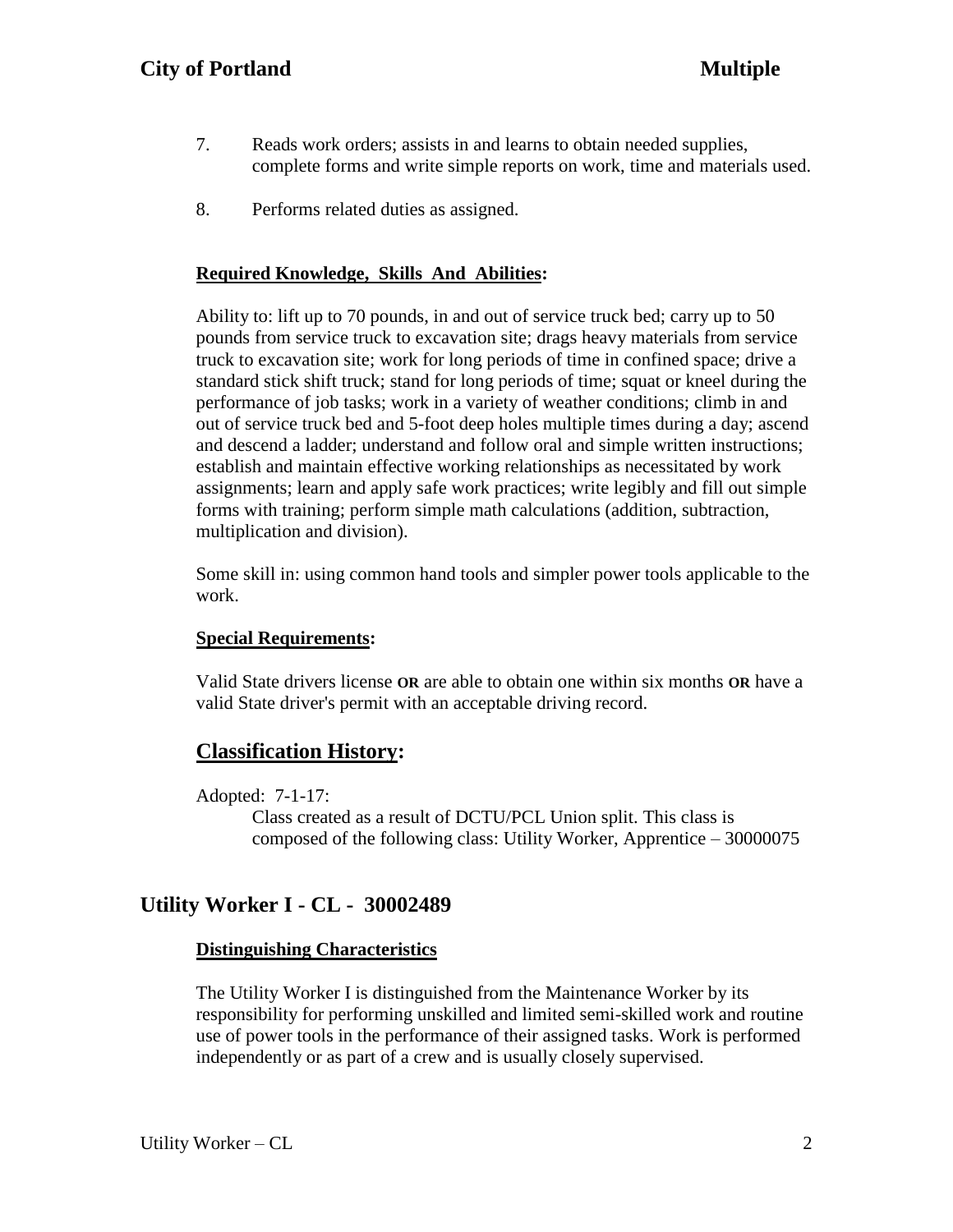## **Typical Duties/Examples of Work**

- 1. Performs various types of manual labor and limited semi-skilled tasks; may be assigned hand or motorized tools at assigned facilities or sites; loads and unloads equipment, materials and supplies.
- 2. Performs a variety of cleaning, landscape maintenance, planting, clearing, watering, mowing, edging, and other grounds-keeping tasks; operates small horsepower equipment such as weed eaters, pack blowers, and chainsaws; feeds chippers.
- 3. Performs a variety of manual labor task including prepares surfaces for placement of asphalt; shovels asphalt paving mix; spreads sand on streets; removes slides and snow; cleans, picks up or shovels debris; digs and fills areas.
- 4. Lays out and installs signs and pavement marking under close supervision.
- 5. Moves office equipment, furniture and machinery; picks up and delivers various types of equipment, materials, mail, parts and supplies; stocks, sorts, inventories and stores parts and supplies.
- 6. Assists journey level employees
- 7. Operates sedans, pick ups, vans, smaller dump trucks and flat bed trucks to transport employees, materials and equipment to work sites and to perform tasks such as delivering materials, placing barricades, and distributing notifications; performs pre- and post-trip safety inspection of vehicle; performs minor servicing, adjustments and repairs on equipment used.
- 8. Maintains routine files and records.
- 9. Assists with traffic safety controls at sites; places traffic control barricades; flags traffic.
- 10. Places informational barricades; distributes notifications to houses and businesses
- 11. Responds to calls to work during emergencies
- 12. Operates two-way radio as needed.
- 13. Performs related duties as assigned.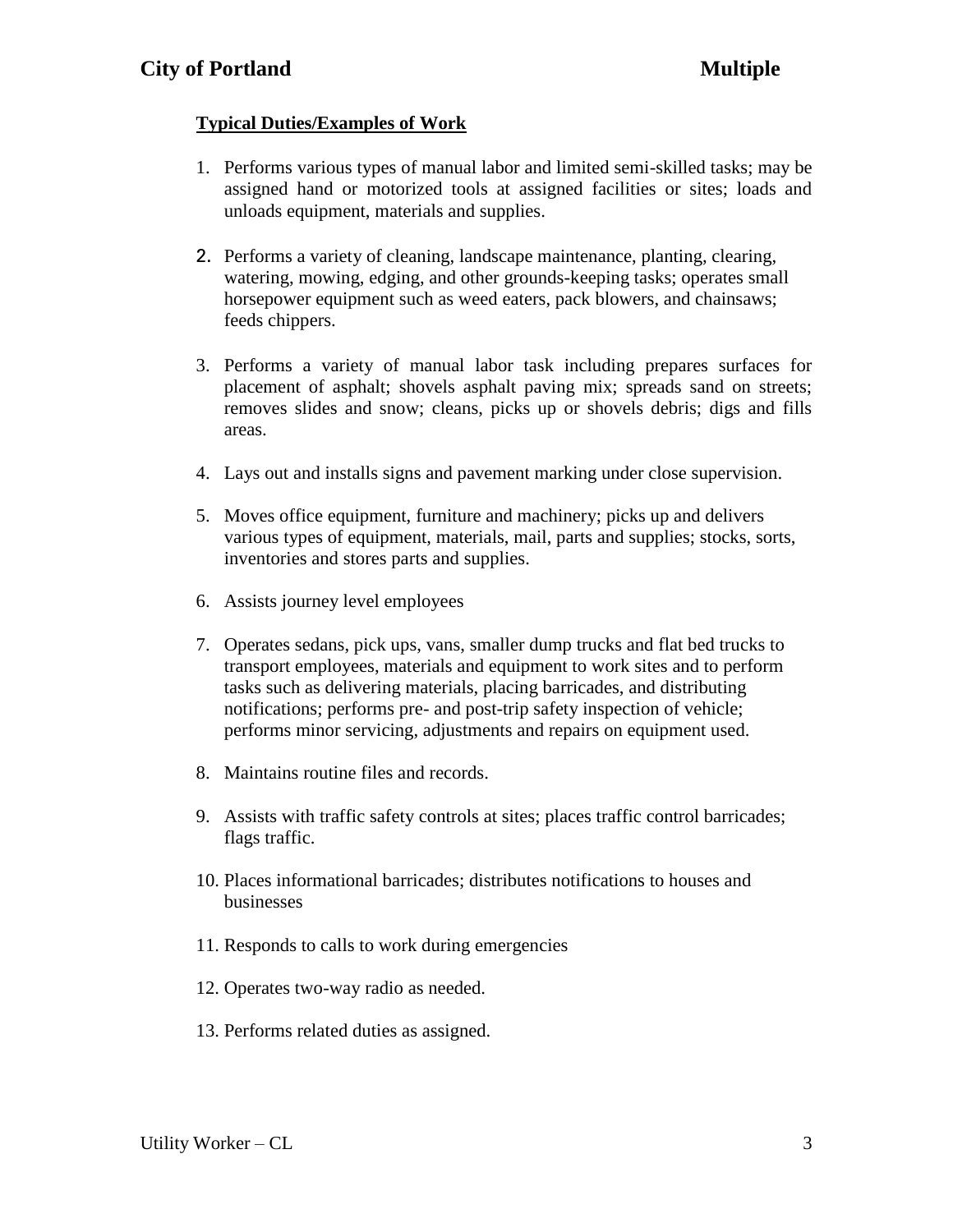### **Required Knowledge, Skills and Abilities**

Ability to: learn and use safe working practices; learn and follow instructions; learn and apply safe and effective use of tools and equipment; work effectively as a team or as independently; work effectively with co-workers in a diverse workforce, and respond appropriately to question/concerns from other employees and the public

Skill in: applying learned techniques, processes and procedures; completing reports; performing measurements and arithmetic computations including multiplication, division, fractions, decimals and conversions

#### **Special Requirements**

Valid state Driver's license; some positions may require additional certifications or licenses.

Positions that perform safety-sensitive functions as defined by the State of Oregon, the Federal Transit Administration and the Federal Motor Carrier Safety Administration may be subject to random testing for drugs and alcohol.

#### **Classification History:**

Adopted: 7-1-17:

Class created as a result of DCTU/PCL Union split. This class is composed of the following class: Utility Worker I – 30000076

Modified 1/24/19: added language requiring random testing for drugs and alcohol for positions performing safety-sensitive functions.

## **Utility Worker II – CL - 30002490**

#### **Distinguishing Characteristics**

The Utility Worker II class is distinguished from the entry level in that it performs multiple semi-skilled tasks requiring knowledge and training, in support of a variety of construction, maintenance, and operational functions. The skills and knowledge required are not of a level and scope of a journey trade but may be in support of a journey, trades or crafts person. Automotive equipment operated includes vehicles requiring a Commercial Drivers License such as a six-yard dump truck, but does not include vehicles with tandem axles.

### **Typical Duties/Examples of Work**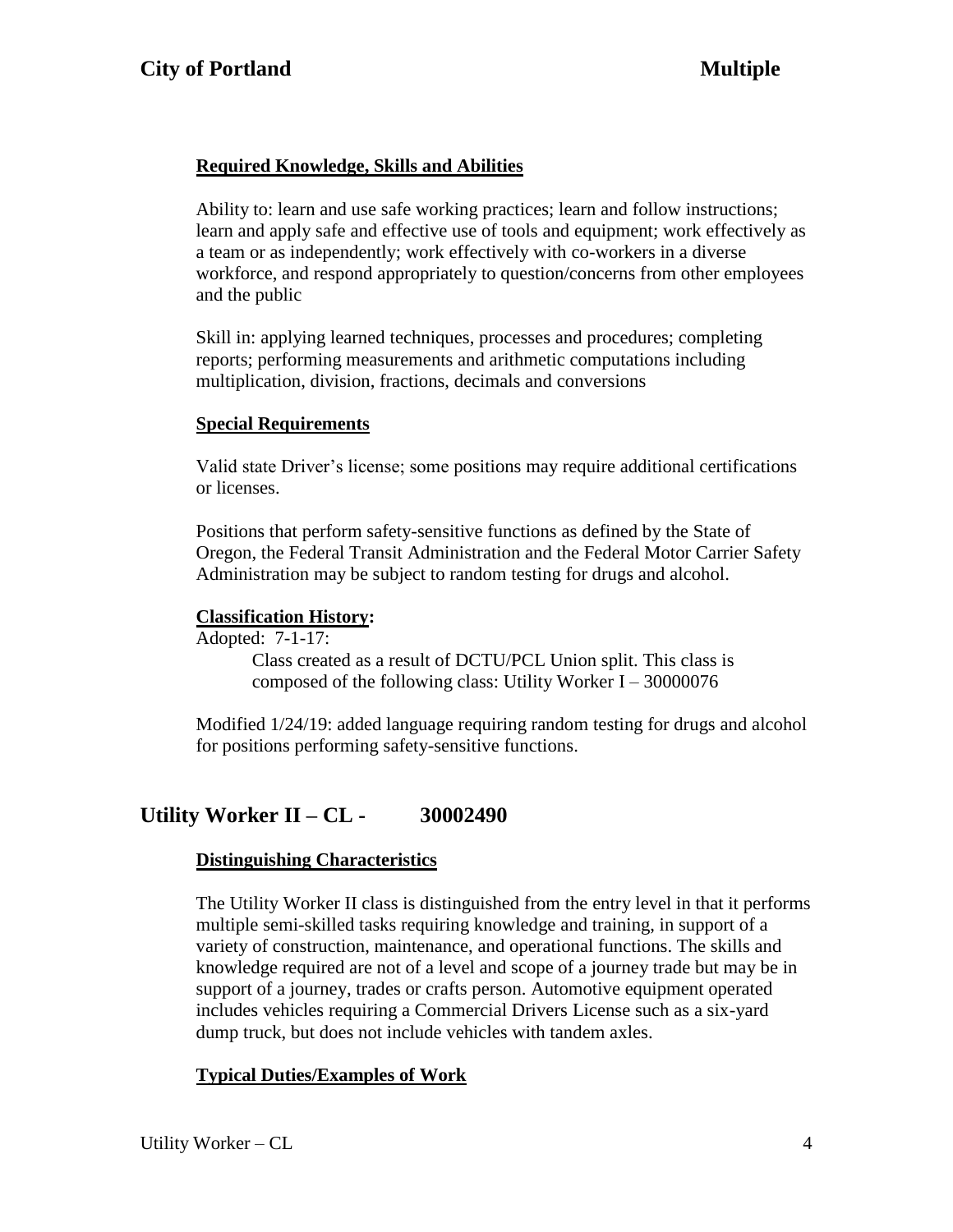## **City of Portland Multiple**

- 1. Drives utility trucks and trailers to transport materials, equipment and crew members to work site, and assists in the work performed; loads and unloads equipment, tools, and materials; cleans and maintains tools; stocks parts; maintains inventory; operates a variety of motorized equipment, hand and power tools.
- 2. Drives and operates snow plows, sanding equipment and trucks with antiicing/de-icing equipment including those with external controls but excluding dual axle vehicles.
- 3. Performs pre- and post-trip safety inspection of vehicles; performs minor servicing adjustment and repair of equipment operated; reports any maintenance or repair needs; maintains safe work environments; Performs minor maintenance and repair activities on assigned tools and equipment.
- 4. Operates compressors and a variety of air tools, power articulated tools and miscellaneous small hand and power tools; operates sandblasting machine, pressure washing machine, chipping gun, hydraulic saws, forklift, paving box, shoulder machine, roto-tiller, jackhammer, and other trades equipment; assists with emulsion distribution equipment including emulsion tank and spray, crack sealer, thermolay machine
- 5. Performs manual labor ground activities such as digging, grading, raking on a patch crew, squeegeeing on slurry seal and crack seal crew, broom sweeping corner areas.
- 6. Cleans sewers and catch basins; inspects sewers visually; taps trunk sewers and installs branches; lays sewer lines; cuts, repairs or replaces broken pipe; repairs manholes and catch basins.
- 7. Checks and maintains sewer systems including mains and lateral, storms and sanitary, ditch and drainage; assists video operators in performing utility line maintenance and repair problems including maintenance of cameras and transporters; assists combination sewer vacuum machine operators in maintenance of truck; operates sewer rodding machine, sewer bucket machine; performs emergency shut off of water to prevent damage to occupying customer; performs needed repairs.
- 8. Works closely with journey trades person such as carpenters, electricians, finishers, operators and others in repair, cleaning, and maintaining city infrastructure including service lines, structures, trees and landscapes;
- 9. Renovates, installs and repairs play fields, signs and playground equipment; mixes and sprays herbicides to control weeds; installs posts by driving in or digging and cementing in place; makes minor repairs and maintains facilities, pools, and related equipment.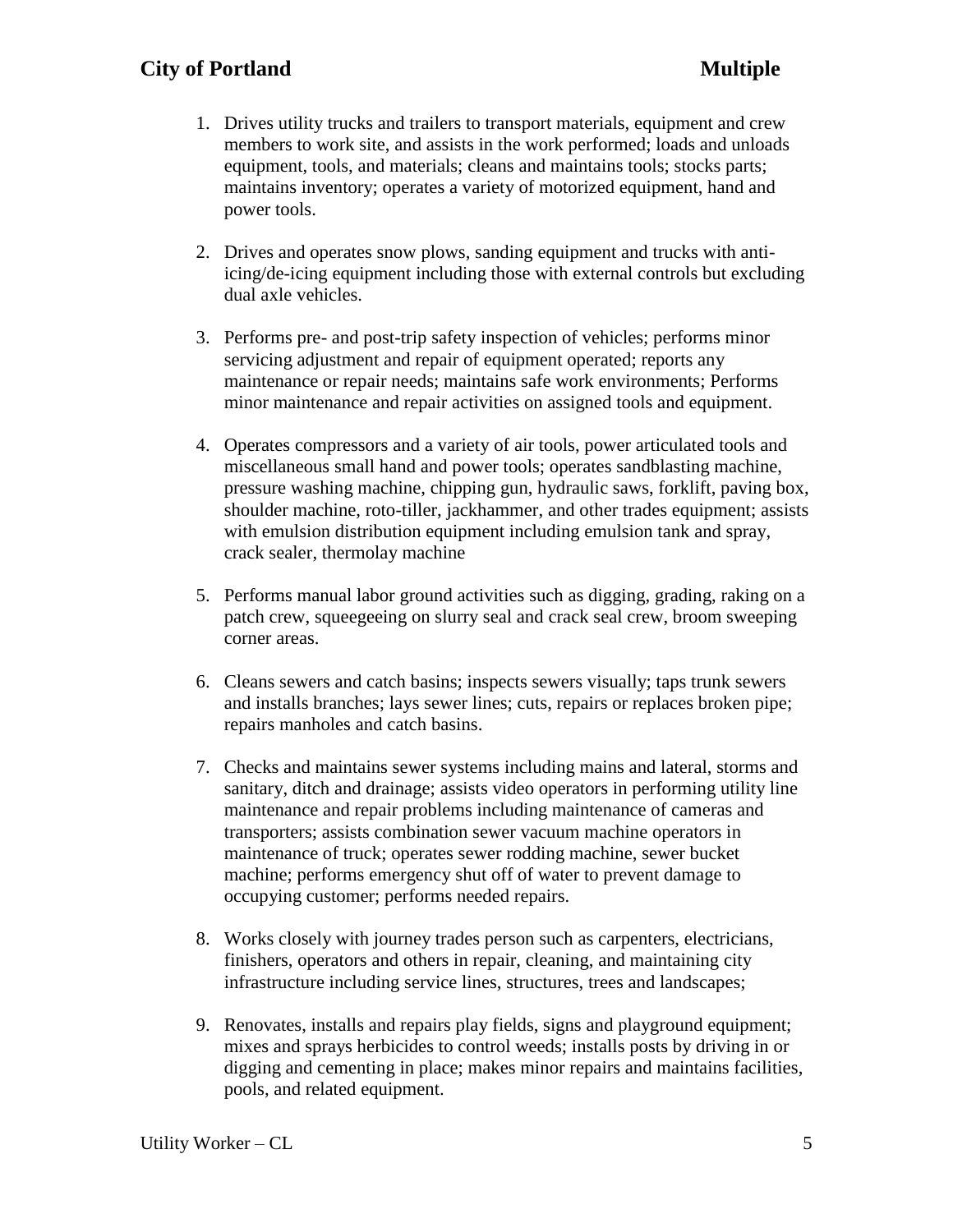- 10. Provides sewer and other utility emergency and customer service response; investigates complaints and/or requests services; assists other bureaus in determining cause and location of damaged utility line or service to minimize damage to property owner or the city; records information and makes appropriate referral.
- 11. Sets forms for sidewalks and street levels to meet federal requirements; works with back hoe crew including hand digging and lifting concrete blocks.
- 12. Lays out and installs signs and pavement markings with direct or indirect supervision.
- 13. Operates two-way radio; assists with leadership and training of crews.; oversees the work of unskilled crew members.
- 14. Sets up work zone traffic control; flags traffic; operates vehicle with crash attenuator.
- 15. Responds to questions from citizens; explains reasons for job site creation; explains city policy and procedures or refers citizens to the proper staff.
- 16. Performs related duties as assigned.

### **Required Knowledge, Skills and Abilities**

Knowledge of: laws and safe practices in the operation of automotive vehicles; and work zone traffic control; standard methods, materials, tools, and equipment used in the construction and maintenance trades; safe and effective use of a variety of power and hand tools of the trades; leadership methods; city infrastructure and related utilities; safe and effective work zone traffic control; emergency response techniques

Ability to: safely and effectively use tools and equipment of the trade; recognize choices and apply effective solutions; learn specialized equipment and technologies, materials, procedures; obtain certificates needed for specific assignments; read quarter section maps; troubleshoot tools and equipment; problem solve and make independent decisions; perform work in confined spaces, heights, ditches, and cramped conditions

Skill in: following oral and written instructions; recording and completing simple reports; operating an automotive vehicle; reading maps and simple construction plans; using and caring for the tools, equipment, and materials of the construction and maintenance trades